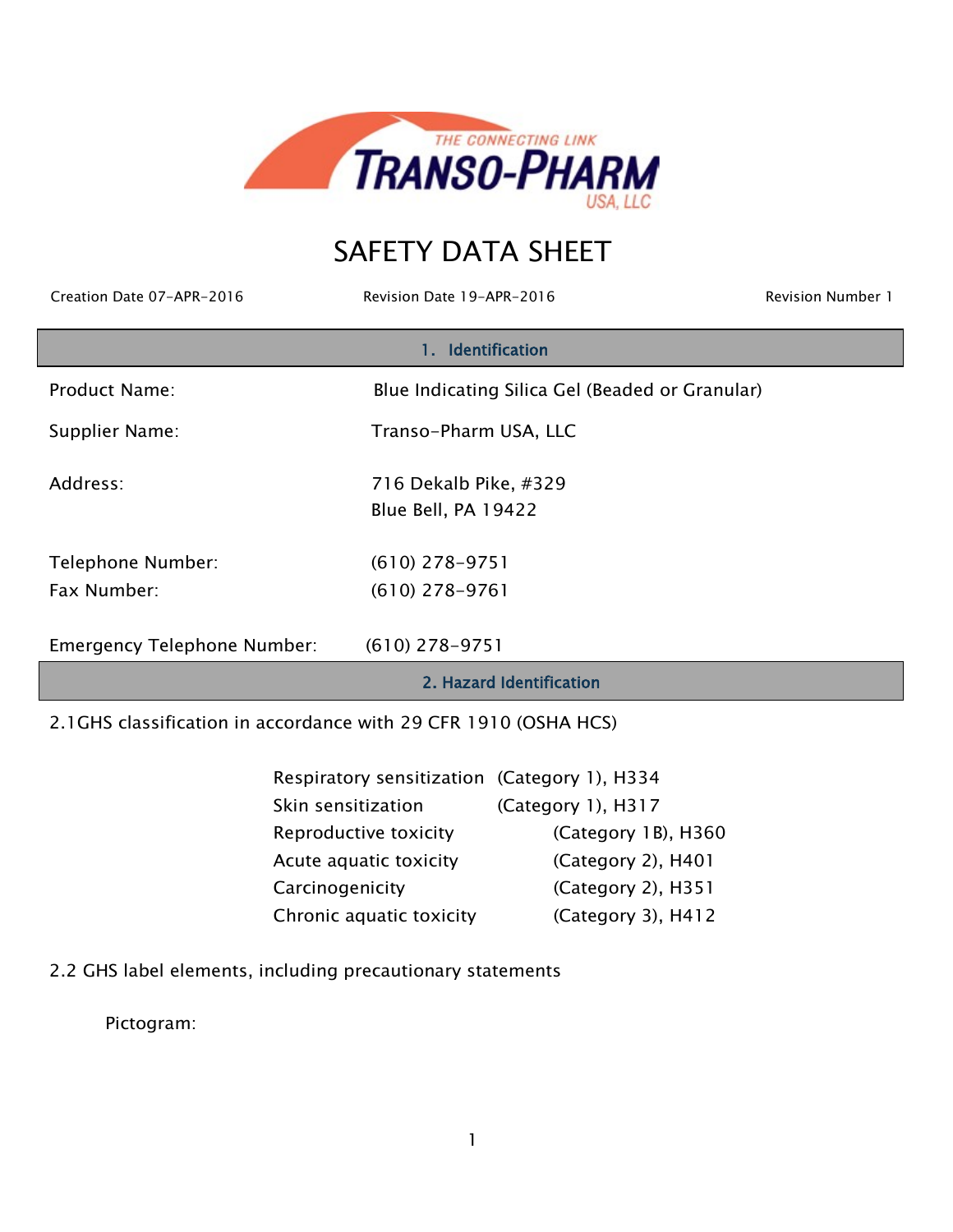

Signal Word: Danger

| Hazard statement(s) |                                                   |
|---------------------|---------------------------------------------------|
| H317                | May cause allergic skin reaction                  |
| H334                | May cause allergy or asthma symptoms or breathing |
|                     | difficulties if inhaled                           |
| H351                | Suspected of causing cancer                       |
| H360                | May damage fertility or the unborn child          |
| H401                | Toxic to aquatic life                             |
| H420                | Harmful to aquatic life with long lasting effects |

## Precautionary Statements

| P201                          | Obtain special instructions before use                        |
|-------------------------------|---------------------------------------------------------------|
| P <sub>2</sub> 0 <sub>2</sub> | Do not handle until all safety precautions have been read and |
|                               | understood.                                                   |
| P261                          | Avoid breathing dust                                          |
| P271                          | Use only outdoors or in a well-ventilated area                |
| P <sub>2</sub> 72             | Contaminated work clothing should not be allowed out of the   |
|                               | workplace.                                                    |
| P273                          | Avoid release to the environment                              |
| P <sub>280</sub>              | Wear protective gloves/protective clothing/eye                |
|                               | protection/face protection.                                   |
| P <sub>2</sub> 85             | In case of inadequate ventilation wear respiratory protection |
| $P302 + P352$                 | IF ON SKIN: Wash with plenty of water and soap                |
| $P304 + P341$                 | IF INHALED: If breathing is difficult, remove person to fresh |
|                               | air and keep at rest in position comfortable for breathing.   |
| $P308 + P313$                 | IF EXPOSED OR CONCERNED: Get medical advice.                  |
| $P333 + P313$                 | If skin irritation or rash occurs: Get medical advice         |
|                               |                                                               |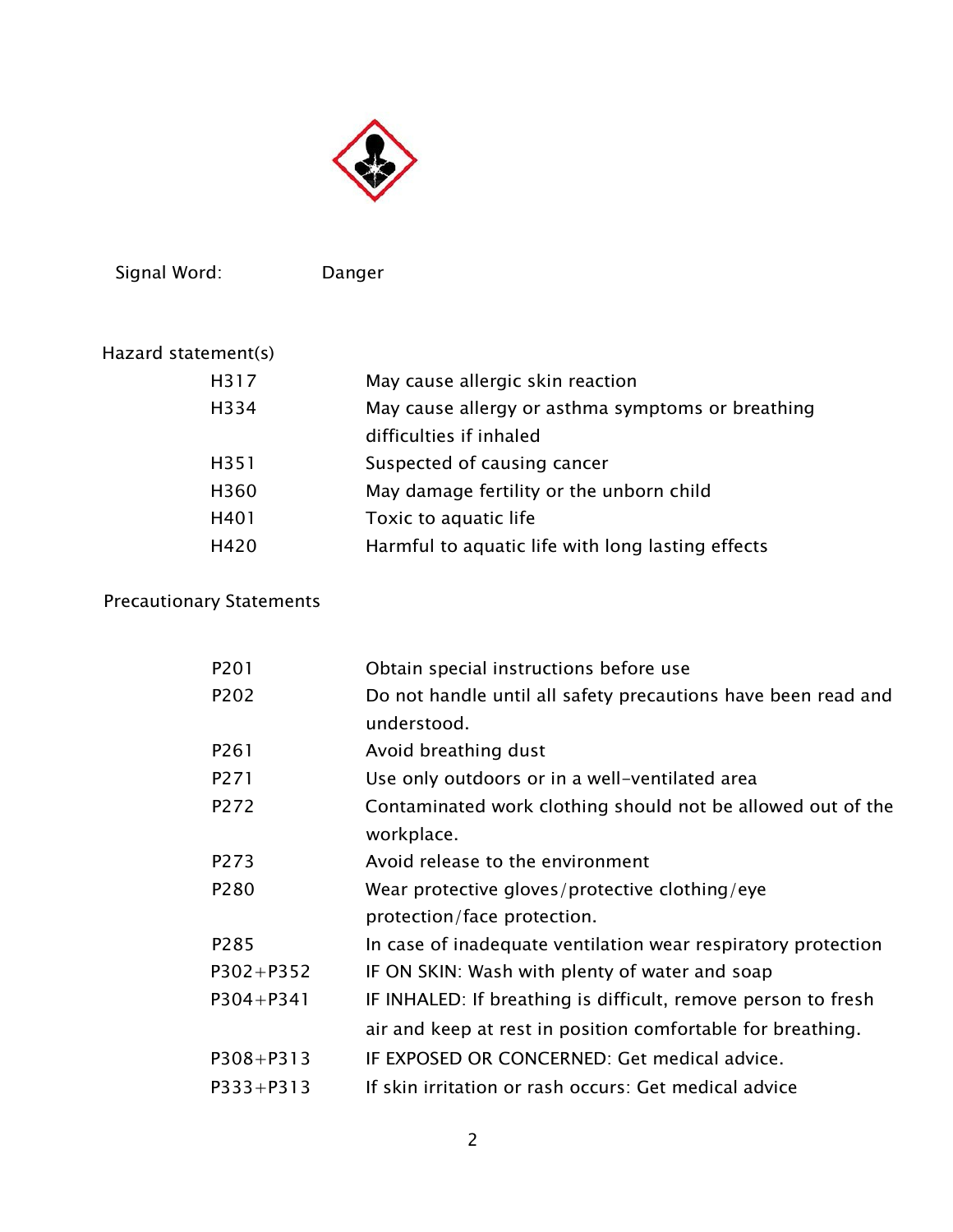| P363 | Wash contaminated clothing before reuse                     |
|------|-------------------------------------------------------------|
| P501 | Dispose of contents/container to an approved waste disposal |
|      | plant in accordance with local regulation(s)                |

2.3 Hazards not otherwise classified (HNOC) or not covered by GHS None

|                                             | 3. Composition/Information - Ingredients                                                                                      |
|---------------------------------------------|-------------------------------------------------------------------------------------------------------------------------------|
| <b>Product Name</b>                         | Silica Gel                                                                                                                    |
| Chemical Formula<br>$CAS \#$<br>Composition | $SiO2 - Silicon Dioxide + Cobalt Chloride indicator (CoCl2 < 0.5%)$<br>7631-86-9 / 7646-79-9<br>99.0 % SiO2 + 0.5 % max CoCl2 |

#### 4. First Aid Measures

- 4.1 Description of first aid measures
	- Inhalation: Move the person to fresh air immediately. For breathing difficulties oxygen may be required. If breathing stops, provide artificial respiration. Get medical attention if discomfort continues
	- Ingestion: Rinse mouth thoroughly, drink plenty of water. Get medical attention if symptoms appear
	- Skin Contact: Wash skin thoroughly with soap and water for several minutes. Get medical attention if irritation persists after washing
	- Eye Contact: Immediately flush with water for up to 15 minutes. Remove any contact lenses and open eyes wide. Continue for 15 minutes. Get medical attention if discomfort continues

4.2 Most important symptoms and effects, both acute and delayed

The most important known symptoms and effects are described in the labeling (see section 2.2) and/or section 11.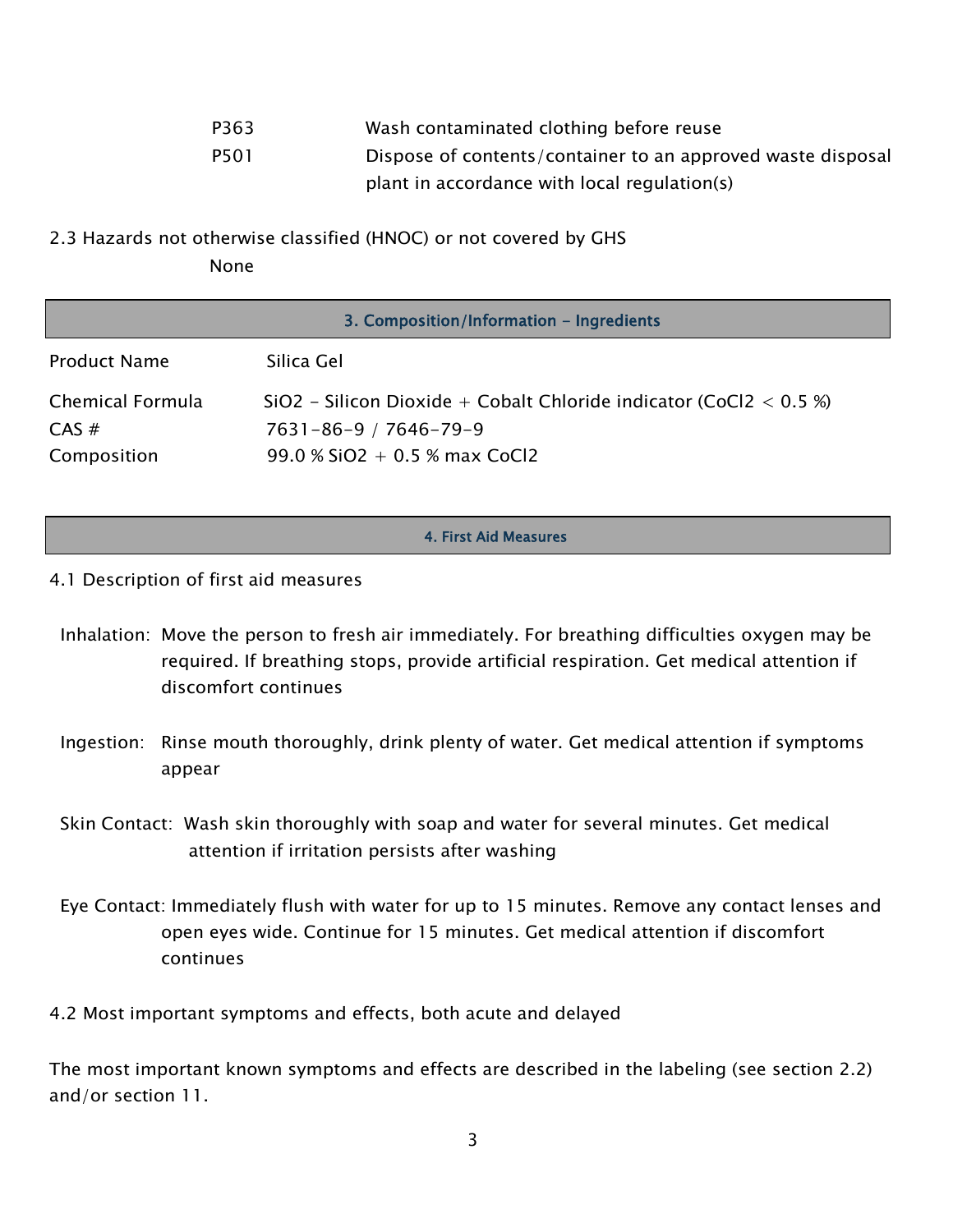| 5. Fire Fighting Measures                                                                                                                                                                     |                                                                                                                        |  |
|-----------------------------------------------------------------------------------------------------------------------------------------------------------------------------------------------|------------------------------------------------------------------------------------------------------------------------|--|
| 5.1 Suitable Extinguishing Media                                                                                                                                                              | The product is nonflammable. Use fire extinguishing media<br>appropriate for surrounding                               |  |
| 5.2 Special hazards arising from the substance or mixture                                                                                                                                     | Fire Hazards<br>None known<br>Explosion Hazard<br>Not Applicable                                                       |  |
| 5.3 Advice for Firefighters                                                                                                                                                                   | Not Applicable                                                                                                         |  |
|                                                                                                                                                                                               | Protective Measures: Self-contained breathing apparatus and full protective clothing should<br>be worn in case of fire |  |
|                                                                                                                                                                                               | 6. Accidental Release Measures                                                                                         |  |
| Wear protective gloves and proper respiratory equipment. Avoid<br>6.1 Personal Precautions:<br>inhalation of dust                                                                             |                                                                                                                        |  |
| 6.2 Environmental Precautions: Prevent further leakage or spillage if safe to do so. Do not let<br>product enter drains. Discharge into the environment to be avoided                         |                                                                                                                        |  |
| 6.3 Containment & Clean Up: Use Vacuum, shovel, or broom. Avoid formation of dust. Dampen<br>spillage area with water if necessary. Comply with local disposal<br>regulations after clean up. |                                                                                                                        |  |
| 7. Handling and Storage                                                                                                                                                                       |                                                                                                                        |  |
| 7.1 Usage Precautions:                                                                                                                                                                        | Avoid spilling, making skin or eye contact, or<br>dust inhalation. Do not eat, drink, or smoke<br>when using product   |  |
| 7.2 Storage Precautions:                                                                                                                                                                      | Store in a tightly closed original container cool dry and well-<br>ventilated place.                                   |  |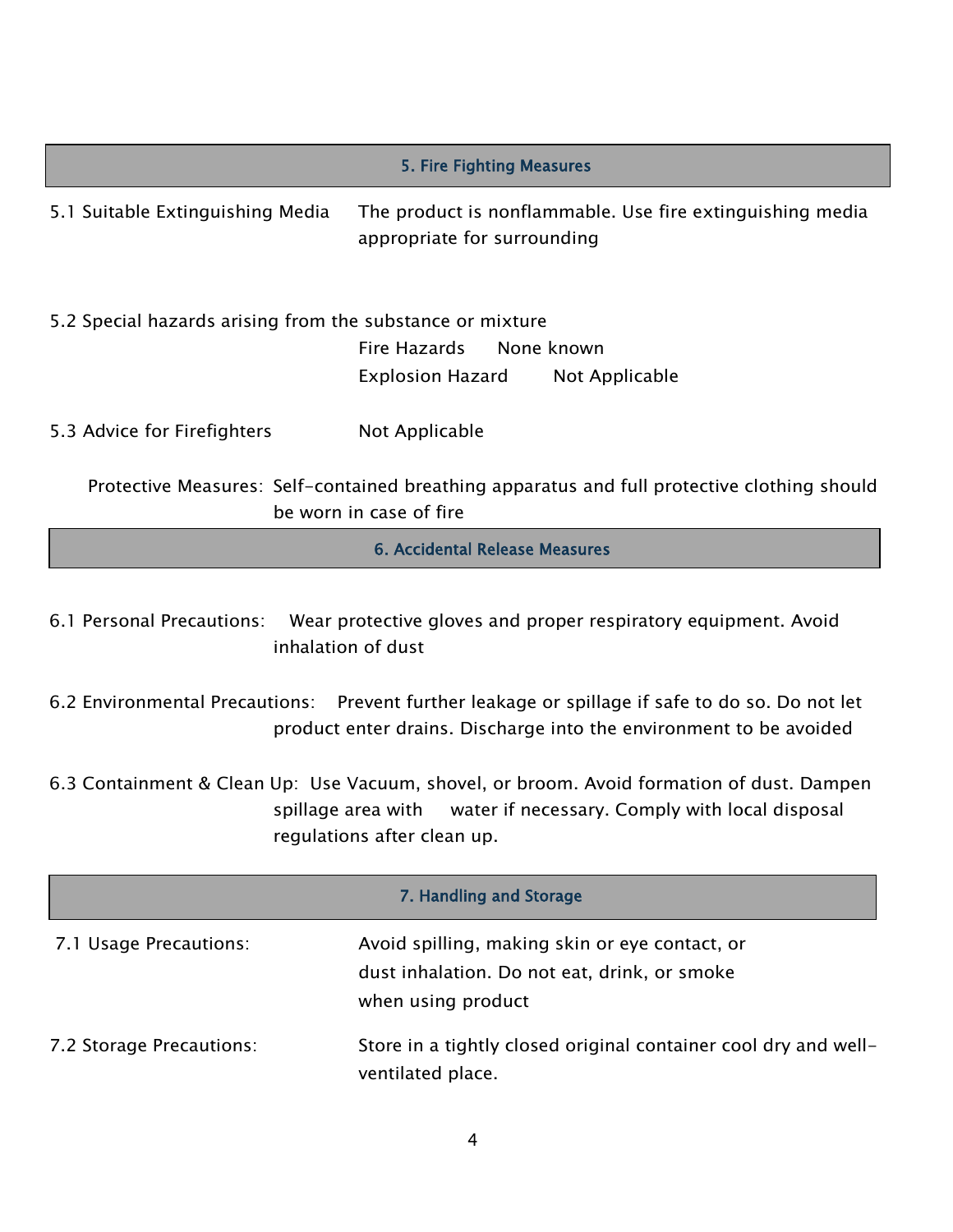### 8. Exposure Controls/Personal Protection I

#### 8.1 Exposure Controls / Personal Protection

Silica Gel (SiO2) 7631-86-9 OSHA PEL - (Vacated) TWA 6 mg/m3 Cobalt Chloride 7646-79-9 ACGIH TLV TWA: 0.02 mg / m3

8.2Appropriate Engineering Controls Use process enclosures, local exhaust ventilation, or other engineering controls to keep airborne levels below recommended exposure limits. If user operations generate dust, fume, or mist use ventilation to keep exposure to airborne contaminants below the exposure limit. Handle in accordance with good industrial hygiene and safety practices. Wash hands when handling. 8.3 Protective Equipment Provide general and local exhaust ventilation Respiratory Equipment Proper respiratory equipment should be available to employeeshandling the product Hand Protection Gloves should be available to employees handling the product Eye Protection **Safety glasses are recommended but not required**  Hygiene Measures Wash hands at the end of the work shift and prior to eating, drinking, or smoke breaks Process Conditions **Provide eyewash station** 

#### 9. Physical and Chemical Properties

#### 9.1 Physical and Chemical Properties

| Appearance                | Beads or granular        |
|---------------------------|--------------------------|
| Color                     | Blue - Pink              |
| Odor                      | None detected            |
| Solubility                | Not soluble in water     |
| рH                        | $4.0 - 8.0$              |
| Decomposition Temperature | 1700 C                   |
| <b>Flash Point</b>        | Not Applicable           |
| Flammability              | Not Applicable           |
| Vapor Pressure            | No information available |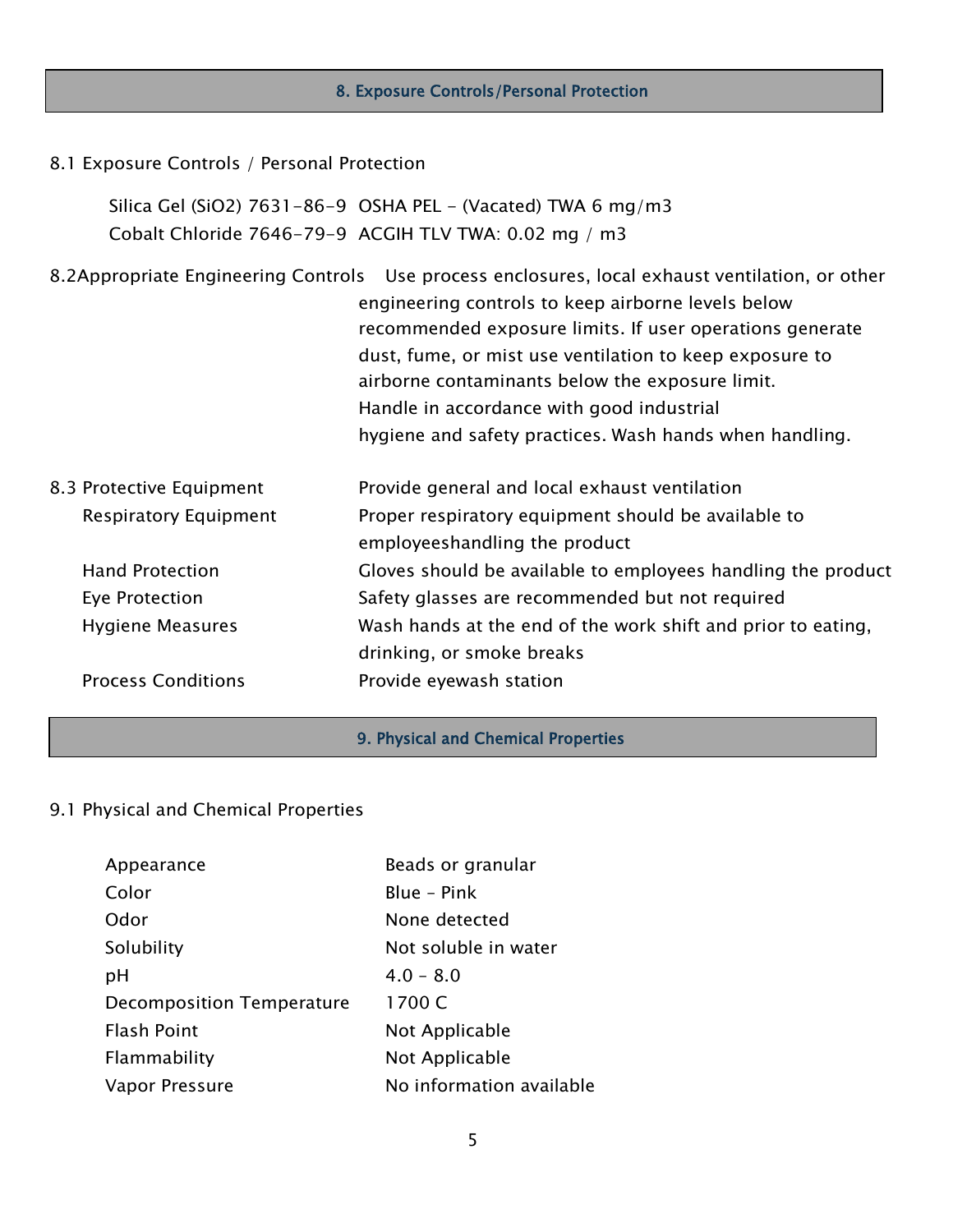| Vapor Density           | No information available                                        |
|-------------------------|-----------------------------------------------------------------|
| <b>Relative Density</b> | 2.1                                                             |
|                         | Partition Coefficient: n-octanol/water No information available |
| <b>Viscosity</b>        | No information available                                        |
| Molecular Formula       | SiO2 - Silicon Dioxide                                          |
| Molecular Weight        | 60.08                                                           |

## 10. Stability and Reactivity

| 10.1 | Reactivity                              | No data available                                         |
|------|-----------------------------------------|-----------------------------------------------------------|
| 10.2 | Stability                               | Product is stable under normal temperature conditions and |
|      |                                         | recommended use                                           |
| 10.3 | <b>Hazardous Reaction</b>               | No data available                                         |
| 10.4 | <b>Conditions to Avoid</b>              | This product is incompatible with powerful, Alkali        |
|      |                                         | metals, strong oxidizing agents.                          |
| 10.5 | Incompatible Materials                  | Water contact with product, steam, or water mixtures      |
| 10.6 | <b>Hazardous Decomposition Products</b> | No data available                                         |

- 11. Toxicological Information
- 11.1 Information on toxicological effect

### Acute Toxicity

| Inhalation          | Dust may irritate respiratory system or lungs. May have |
|---------------------|---------------------------------------------------------|
|                     | long term dust effects.                                 |
| Ingestion           | May cause discomfort if swallowed                       |
| <b>Skin Contact</b> | May cause skin irritation                               |
| Eye Contact         | May irritate the eyes                                   |
| Oral LD50           | Based on ATE Data, classification criteria              |
|                     | are not met, $ATE > 2,000$ mg/kg                        |
| Dermal LD50         | Based on ATE Data, classification criteria              |
|                     | are not met, $ATE > 2,000$ mg/kg                        |
| Mist LC50           | Based on ATE Data, classification criteria              |
|                     | are not met, ATE $>$ 5 mg / l                           |
| Irritation          | No data available                                       |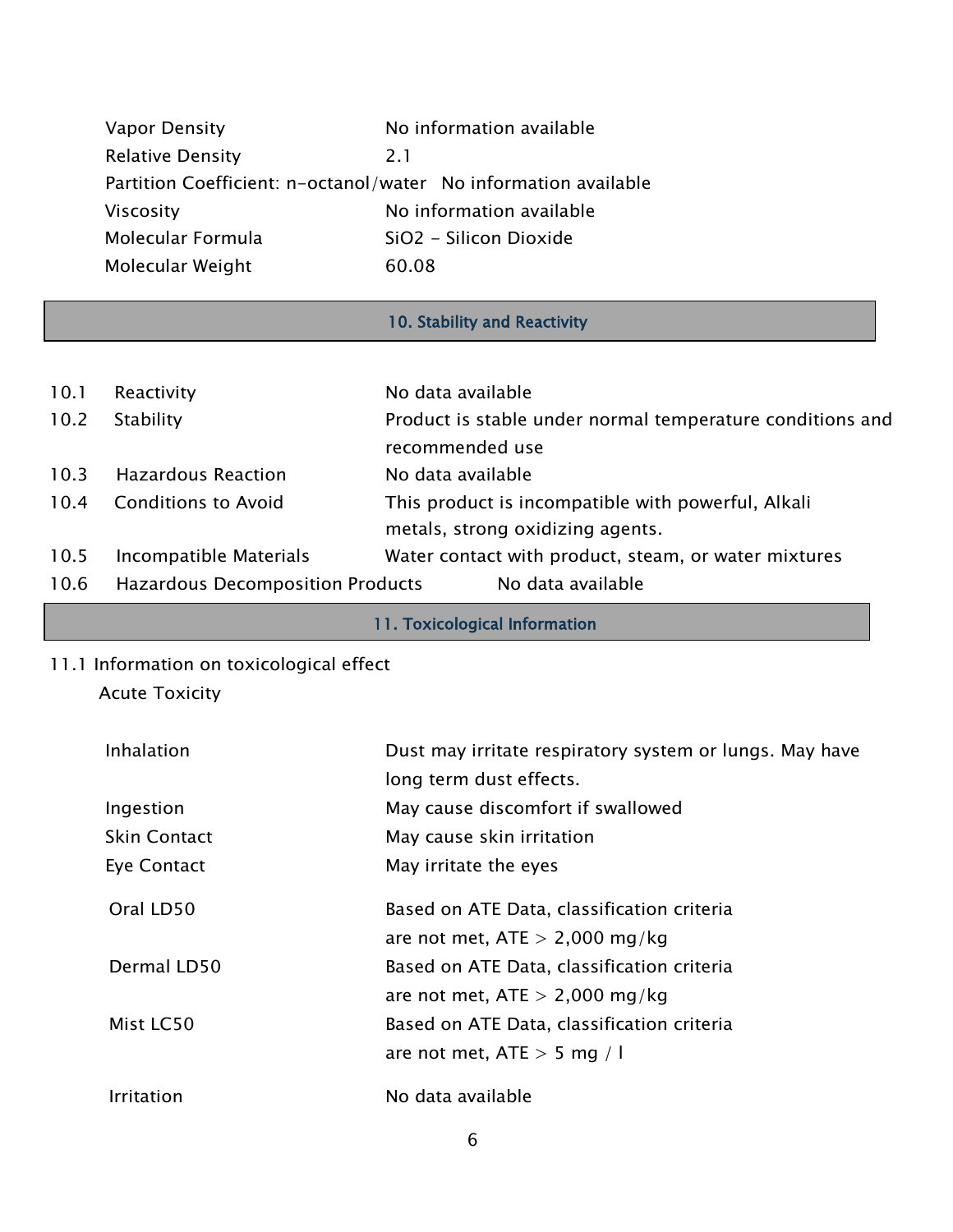| Development affects              | No data available                                                                                  |
|----------------------------------|----------------------------------------------------------------------------------------------------|
| Sensitization                    | May cause sensitization by inhalation                                                              |
|                                  | and skin contact                                                                                   |
| Carcinogenicity                  | Notation below indicates whether each                                                              |
|                                  | agency                                                                                             |
|                                  | Has listed the ingredient as a carcinogen.                                                         |
| Silica Gel (SiO2) 7631-86-9      | IARC (Not Listed), NTP (Not Listed), ACGIH (Not Listed),<br>OSHA (Not Listed), Mexico (Not Listed) |
| Cobalt Chloride 7646-79-9        | IARC (2B-Possible), NTP-OSHA (Not Listed), ACGIH (A3-                                              |
|                                  | Confirmed animal carcinogen with unknown relevance to                                              |
|                                  | humans)                                                                                            |
| <b>Reproductive Toxicity</b>     | No data available                                                                                  |
| Developmental affects            | No data available                                                                                  |
| STOT - single exposure           | No data available                                                                                  |
| STOT - repeated exposure         | No data available                                                                                  |
| <b>Aspiration Hazard</b>         | No data available                                                                                  |
|                                  | 12. Ecological Information                                                                         |
| 12.1 Toxicity                    | No data available                                                                                  |
| 12.2 Persistence & Degradability | No data available                                                                                  |
|                                  |                                                                                                    |
| 12.3 Bioaccumulative potential   | No data available                                                                                  |
| 12.4 Mobility in soil            | No data available                                                                                  |
| 12.5 Results of PBT and vPvB     | LC50, 96 Hours Fish mg/l $> 10,000$                                                                |
|                                  | EC50, 48 hours, DAPHNIA mg/l $> 10,000$                                                            |
| 12.6 Other Adverse Affects       | Can be harmful to aquatic life - long term affects                                                 |
|                                  | <b>13. Disposal Considerations</b>                                                                 |

Ĩ.

compliance with local regulations.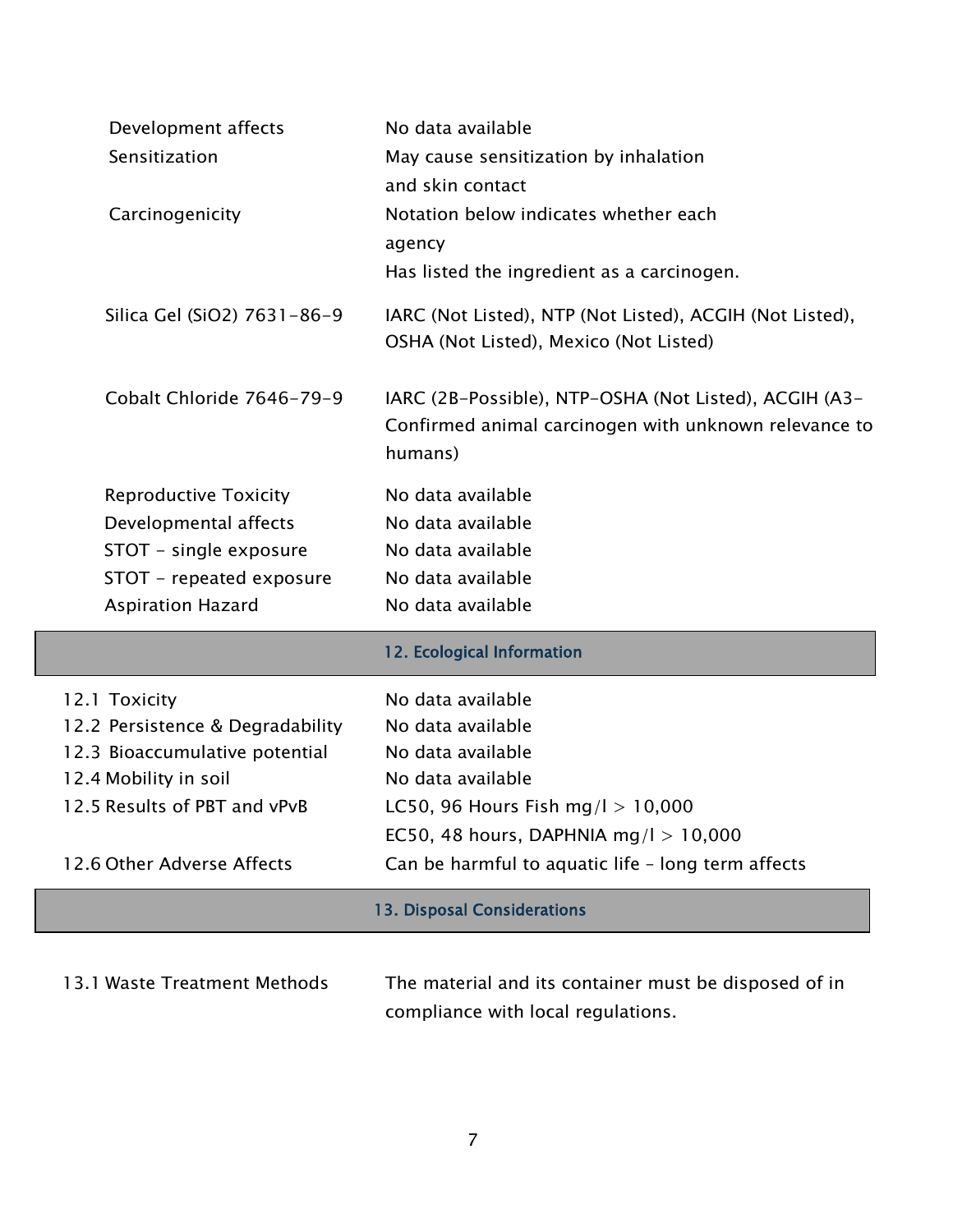### 14. Transport Information I

| DOT (USA)<br><b>IMDG</b><br><b>Transport Hazard Class</b>            |                                                                                                         | This product is not covered by international regulation on<br>transport of dangerous goods (IMDG, IATA, ADR, RID)<br>This product is not covered by international regulation on<br>transport of dangerous goods (IMDG, IATA, ADR, RID)<br>This product is not covered by international regulation on<br>transport of dangerous goods (IMDG, IATA, ADR, RID) |  |  |
|----------------------------------------------------------------------|---------------------------------------------------------------------------------------------------------|-------------------------------------------------------------------------------------------------------------------------------------------------------------------------------------------------------------------------------------------------------------------------------------------------------------------------------------------------------------|--|--|
| 15. Regulation Information                                           |                                                                                                         |                                                                                                                                                                                                                                                                                                                                                             |  |  |
| 15.1 Federal and state regulations:<br><b>SARA 302 Components</b>    |                                                                                                         | No Chemicals in this material are subject to the reporting<br>requirements of SARA Title III, Section 302.                                                                                                                                                                                                                                                  |  |  |
| <b>SARA 313</b>                                                      | The following components are subject to reporting<br>levels established by SARA Title III, Section 313. |                                                                                                                                                                                                                                                                                                                                                             |  |  |
| Cobalt dichloride<br>CAS-No.: 7646-79-9<br>Revision date: 2009-07-17 |                                                                                                         |                                                                                                                                                                                                                                                                                                                                                             |  |  |
| SARA 311/312 Hazards                                                 |                                                                                                         | Chronic health hazard                                                                                                                                                                                                                                                                                                                                       |  |  |
| Massachusetts Right to Know Components                               |                                                                                                         | Silica-Amorphous, precipitated<br>CAS-No.: 112926-00-8<br>Revision date: 1993-04-24                                                                                                                                                                                                                                                                         |  |  |
| Pennsylvania Right to Know Components                                |                                                                                                         | Silica-Amorphous, precipitated<br>CAS-No.: 112926-00-8<br>Revision date: 1993-04-24                                                                                                                                                                                                                                                                         |  |  |

Cobalt dichloride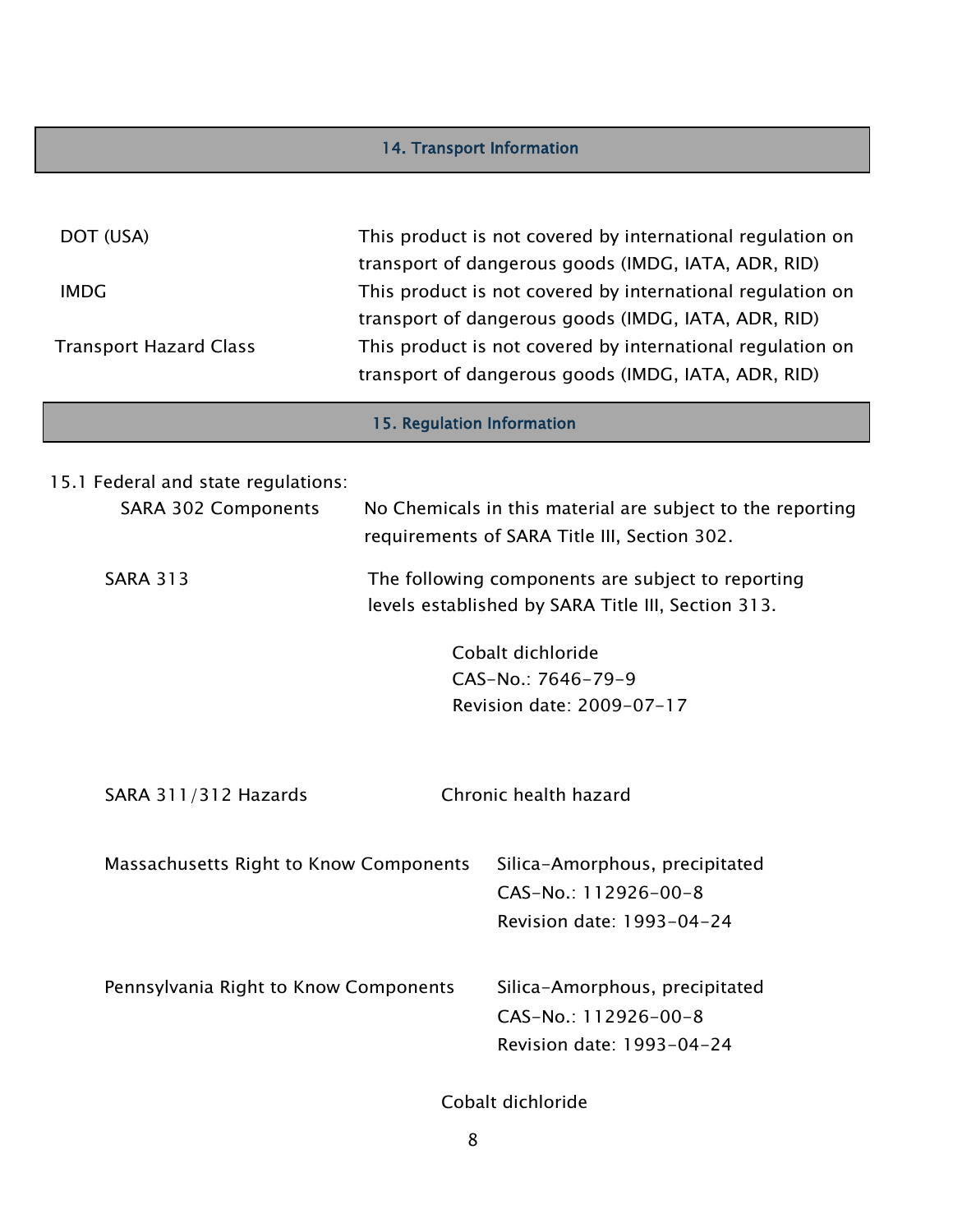|                                              | CAS-No.: 7646-79-9<br>Revision date: 2009-07-17                                                                                                    |
|----------------------------------------------|----------------------------------------------------------------------------------------------------------------------------------------------------|
| New Jersey Right to Know Components          | Silica-Amorphous, precipitated                                                                                                                     |
|                                              | CAS-No.: 112926-00-8                                                                                                                               |
|                                              | Revision date: 1993-04-24                                                                                                                          |
|                                              | Cobalt dichloride                                                                                                                                  |
|                                              | CAS-No.: 7646-79-9                                                                                                                                 |
|                                              | Revision date: 2009-07-17                                                                                                                          |
| <b>California Proposition 65 Components</b>  | This product does not contain any chemicals known<br>to the State of California to cause cancer, birth<br>defects, or any other reproductive harm. |
| Toxic Control Substances Act (TSCA)          | Listed on the TSCA Inventory                                                                                                                       |
| <b>DOT Classification</b>                    | Not a DOT controlled material (United States)                                                                                                      |
| 15.2 Other Classifications                   |                                                                                                                                                    |
| HMIS $(U.S.A.)$                              |                                                                                                                                                    |
| Health hazard                                | T                                                                                                                                                  |
| Fire hazard                                  | 0                                                                                                                                                  |
| Reactivity                                   | $\mathbf 0$                                                                                                                                        |
| Personal protection                          | E                                                                                                                                                  |
| National Fire Protection Association (U.S.A) |                                                                                                                                                    |
| Health                                       | 1 - SLIGHT Hazard                                                                                                                                  |
| Flammability                                 | 0 - Normal Material                                                                                                                                |
| Reactivity                                   | 1 - SLIGHT Hazard                                                                                                                                  |

GHS USA